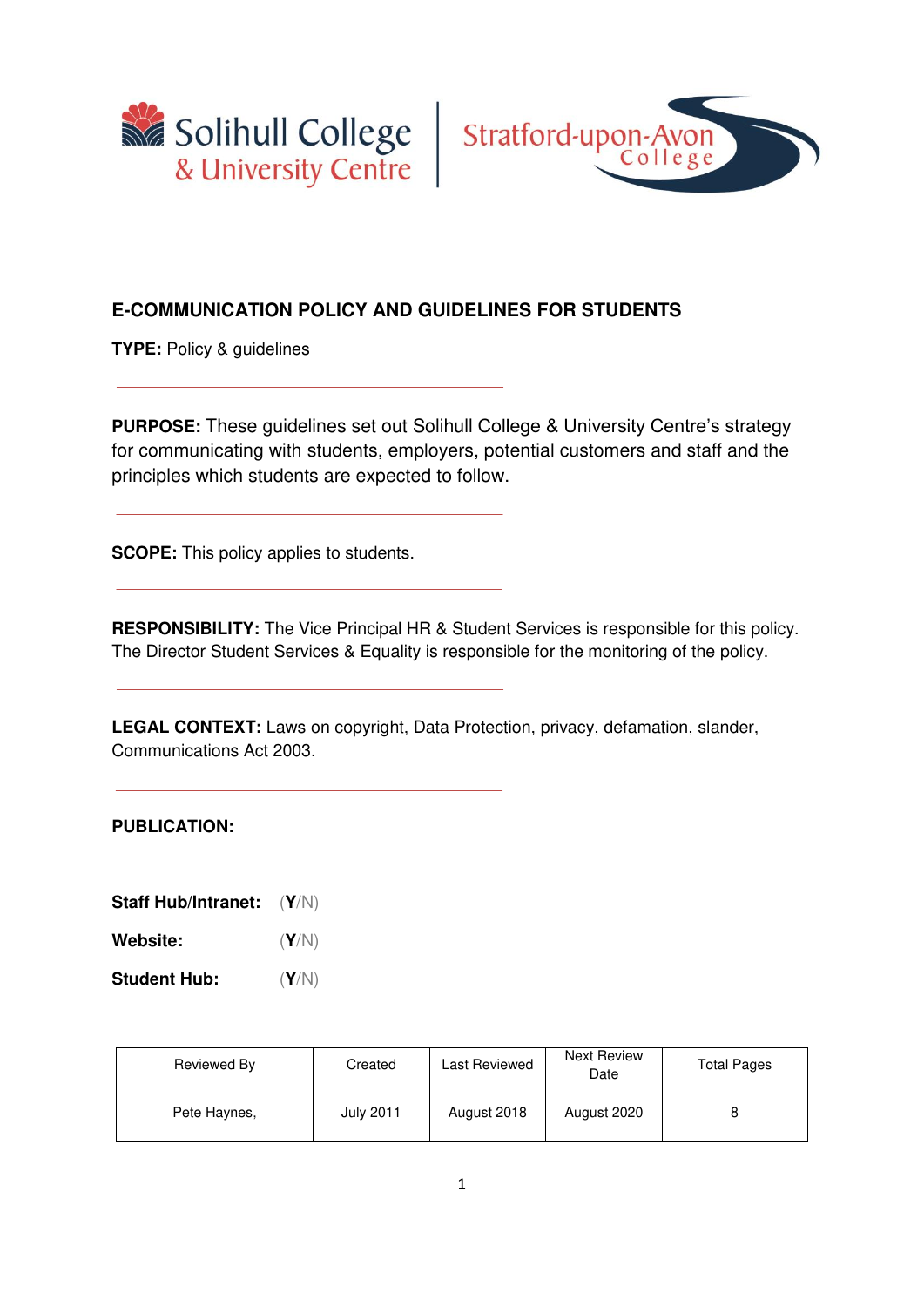## **SECTION 1: Introduction and Purpose**

### Guidelines for Students

The following document is to be used in conjunction with Solihull College & University Centre's (SCUC) Code of Conduct; the Computer & Telephone Acceptable Use (Students) Policy; the Safeguarding of Young People and Vulnerable Adults Policy.

These guidelines set out Solihull College & University Centre's strategy for communicating with students, employers, potential customers and staff and the principles which students are expected to follow.

The document gives interpretations for current forms of communication. Interactive technology is fast moving and it is impossible to cover all circumstances. However, the principles set out in this document should always be followed. For this purpose the document will be subject to regular review by the Social Media Working Group and by senior leadership.

Solihull College & University Centre recognises that digital social networking is extremely popular and acknowledges the right of students to freedom of expression. Whilst students are encouraged to recognise and make use of the obvious benefits to learning of interactive technology, they must also be aware of the potential legal implications of material which could be considered abusive or defamatory.

The intention of this document is to provide a structured and managed approach to communicating with other students, employers, and staff via social media.

Furthermore, it is not to stop students from conducting legitimate activities but is intended to highlight those areas in which issues, in particular in relation to Safeguarding Young People and Vulnerable Adults, and bullying and harassment of students or staff, can arise.

The purpose of this guidance is therefore:

- To ensure that professional boundaries are maintained for the protection of both staff and students
- To ensure that students and employees of Solihull College & University Centre are not placing themselves at risk of an allegation being made that their conduct in communicating with others is inappropriate
- To protect the reputation of employees of Solihull College & University Centre as a whole from abuse through staff usage of social networking and personal internet sites.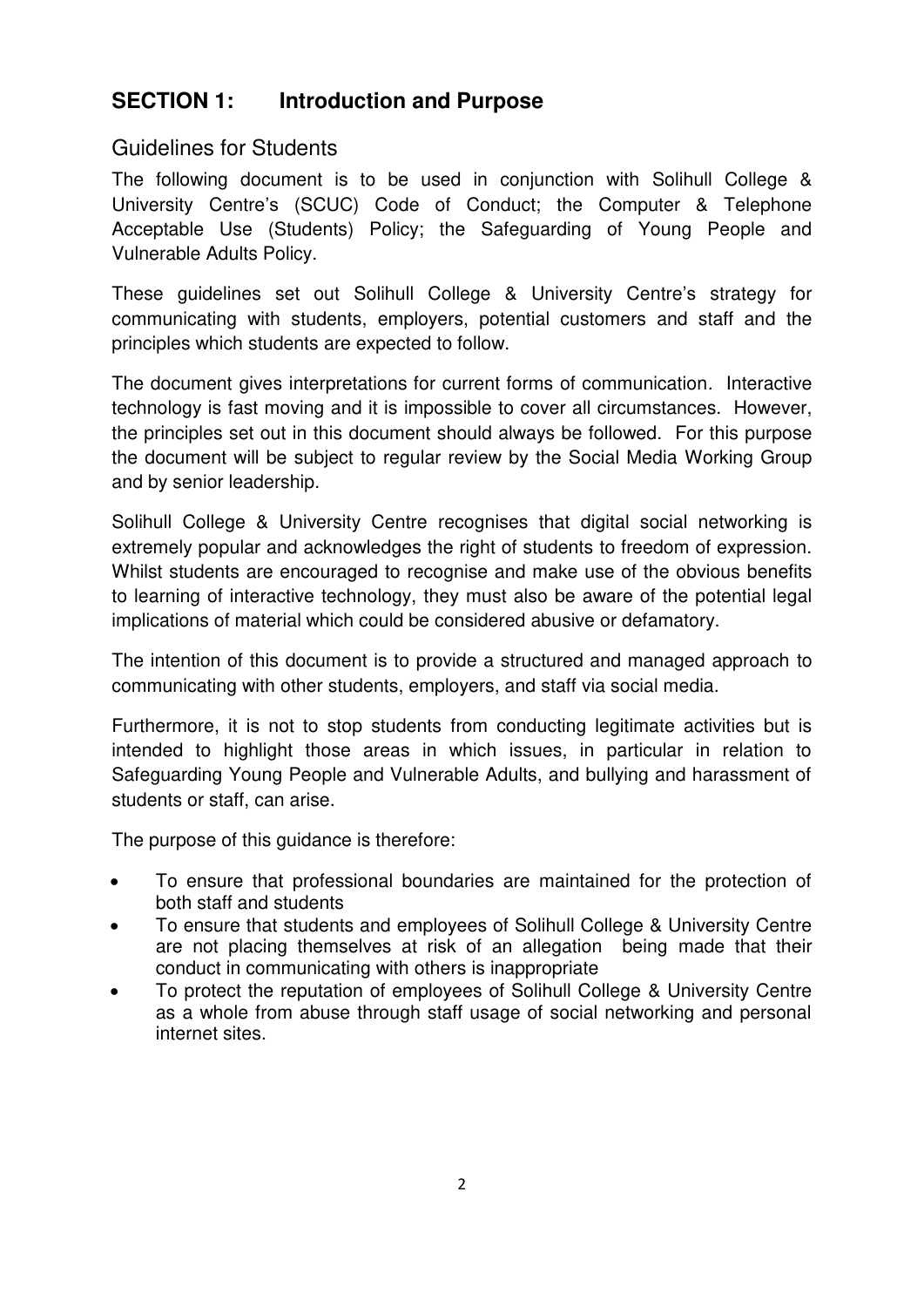## **SECTION 2: GENERAL PRINCIPLES**

### **1. Definition of social media**

In the context of this document, social media includes all types of electronic and digital communication. This means:

- a. all websites (including mobile phone apps and desktop applications) that facilitate the communication of written words, videos, images and photography over the Internet. This would include sites such as (though not restricted to) Facebook, Twitter, LinkedIn, Flickr, and MySpace, but also web blogs, user groups and web forums, website user comments and email discussion lists
- b. mobile phone use including texting
- c. use of tablets
- d. email

# **2. Solihull College & University Centre's philosophy on social media**

Social media is increasingly becoming a practical and enjoyable means for many people to communicate with their friends, family and peers.

Social media provides the opportunity to facilitate good and constructive communication between staff, lecturers, students and prospective students..

SCUC recognises the potential to help reinforce public relations and engage with our wider audience and stake holders, from new and prospective students through to local businesses and media agencies.

## **3. Why use social media?**

Staff can use social media as another way to: share news of assignment dates, trips and events, share pictures of student events (but they must have your permission to use your photograph) and promotional videos.

# **4. Students as representatives of Solihull College & University Centre**

We want our students to be proud of being a Solihull College & University Centre Student. During induction students will learn about the expectations we have of them as students and the expectations they can have of us. We have a professional responsibility to protect those who are potentially vulnerable and be respectful of colleagues and students. SCUC staff have an obligation as employees to support and protect the reputation of the College when engaging in any public relations activities. This refers to activity both on official social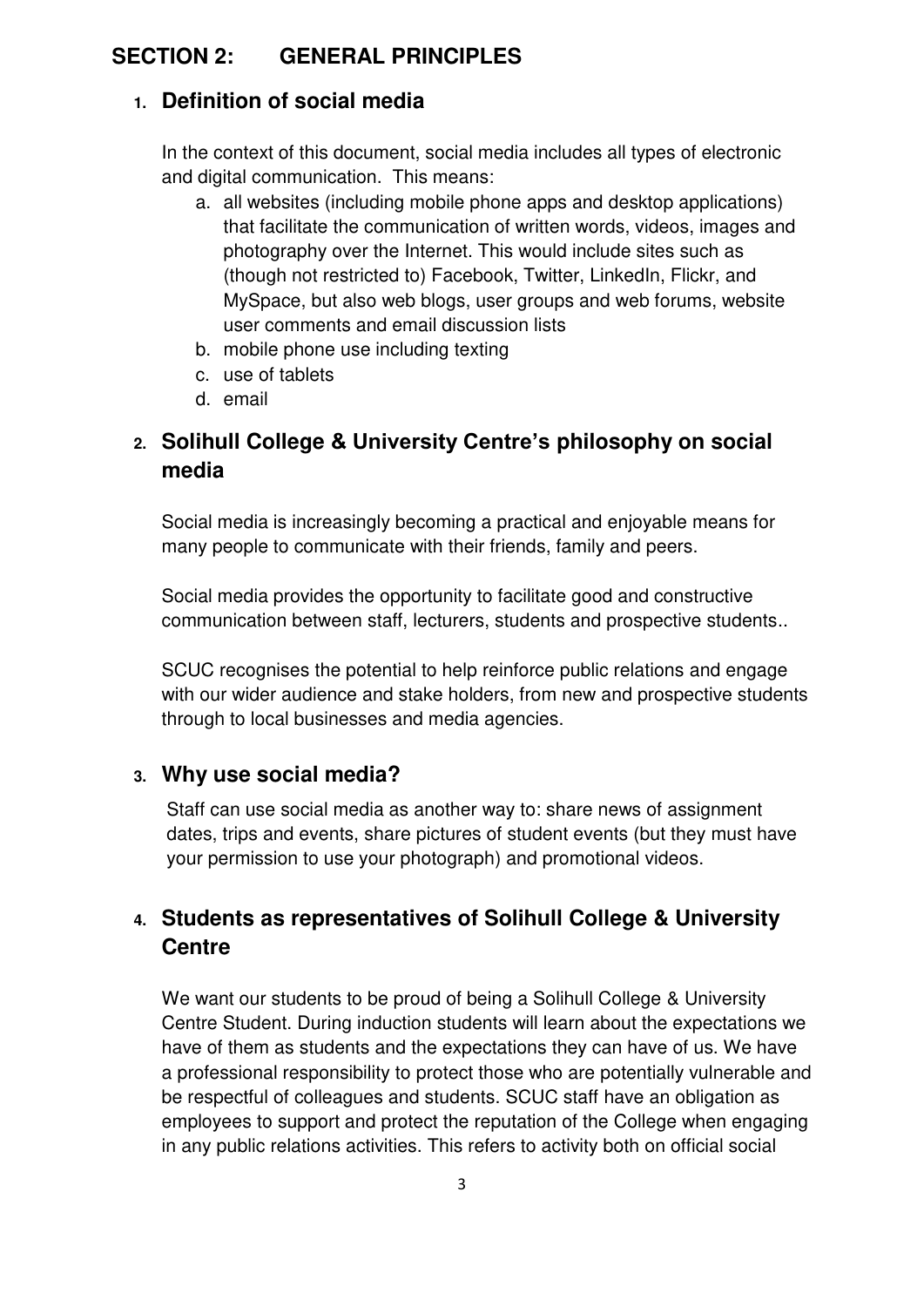media sites and personal social media usage.

### **5. Referring to other students or staff on personal social media**

The college promotes positive working relationships. These can easily be damaged by a thoughtless comment. Whilst we understand that online conversations can and do replace face to face conversations between students, under no circumstances should you make reference to any student or member of staff that is negative or disparaging.

Any student, who can be identified as a student of the College/ university centre through personal social media sites must also adhere to the Code of Conduct. Negative or disparaging comments made by individuals regarding college staff or students within social or digital media falls under the same Code of Conduct. Bullying via social media, phone, tablet or email will not be tolerated in any form and the Disciplinary Procedure will be applied if this takes place. The police may also be informed dependent on the circumstances.

### **6. Confidential information**

Discussions on social media sites are often informal so it's important to remember that you must not discuss or share any confidential information regarding another student.

### **7. Copyright, defamation and other legal issues**

Please be mindful of UK laws that may be brought to bear upon your use of social media.

For example, posting someone else's work without permission is not only socially unacceptable but may also be in violation of copyright laws, and allow others to plagiarise student or staff work. Flippant or irresponsible comments may similarly breach laws.

Please also be aware that there are laws that protect an individual's or organisation's reputation whenever a statement regarding them is published or communicated to a third party. Should the content be deemed to be inappropriate or bring the College's reputation into disrepute then this may lead to an internal investigation in line with the Disciplinary Procedure and appropriate action taken.

Note: Individuals have been taken to court for making slanderous comments on Twitter.

### **8. Acceptable use**

We actively encourage students to use social media to collaborate, organise and aid the discussion and exploration of their courses, course subjects and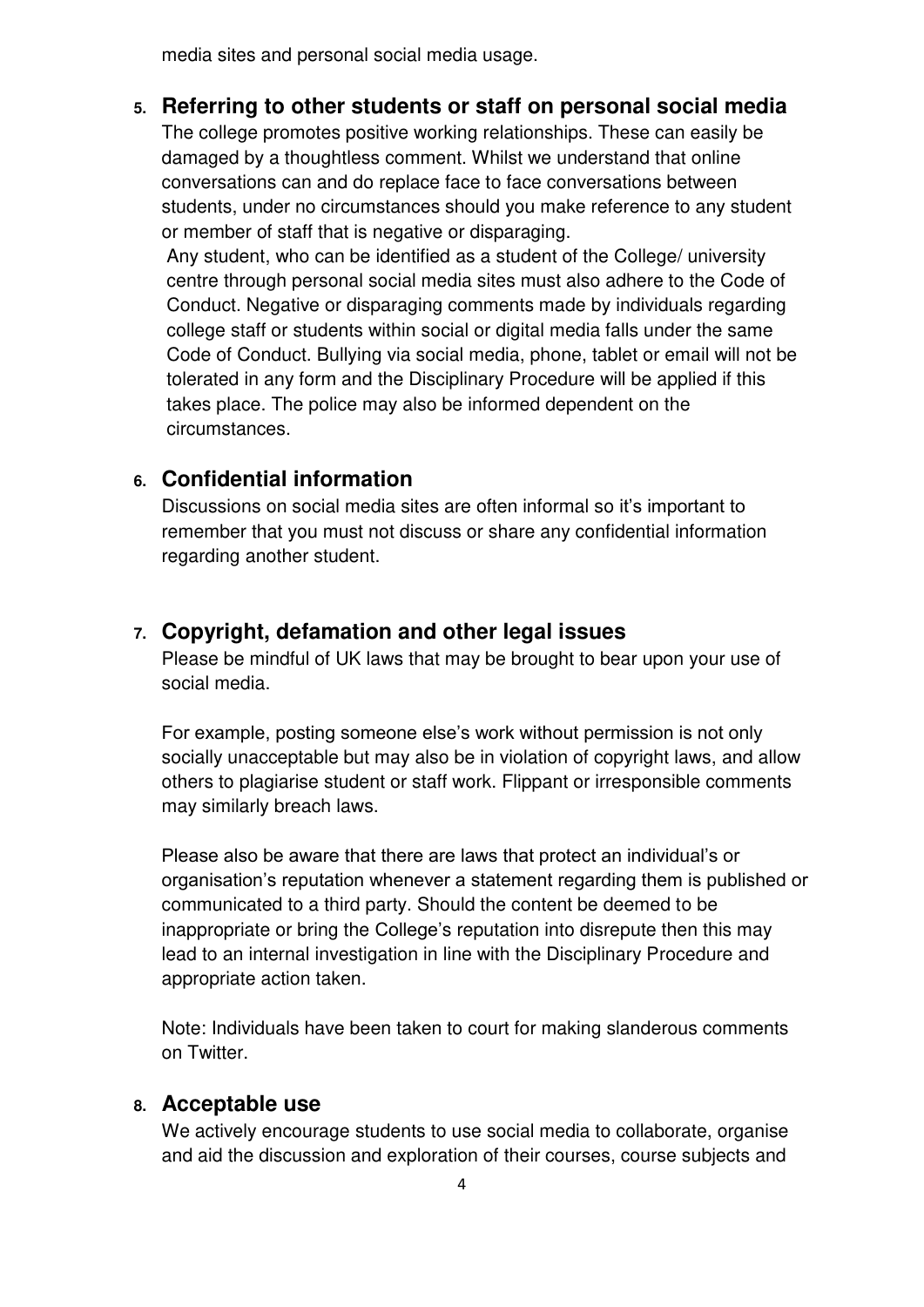course work. Any social media sites in use in the college are set up by Marketing.

### **9. Unacceptable use**

Where it is found that a student or representative of SCUC fails to abide by these guidelines and engages in damaging or abusive dialogue or communications, disregarding their obligations as a student to act responsibly on social media networks, we will have no option but to progress the matter to disciplinary. We will conduct a formal investigation in line with the Disciplinary Procedure and a decision will be made about the student's place in college.

## **10. Social media Dos and Do Nots!**

### **a. Do**

- Positively engage with your fellow students and/or staff if a social media page is in place for your course
- Follow SCUC on Twitter and/or Facebook

### **b. Do not**

- Attempt to become 'friends' online with staff outside of the professional contact via a course Facebook page
- Attempt to contact staff by text or mobile phone unless you are given a college phone number, for example, for use during a trip or visit or are calling the official college number
- Name individuals, make negative comments or encourage negative debate
- Use images or video or music without permission
- Offer up personal information that would be inappropriate to others
- Make inappropriate personal comments online
- Publish pictures or videos that may be considered harassing, libellous, abusive, threatening, harmful, obscene, damaging to individuals or the College reputation, or personal dignity, or otherwise disparaging or objectionable in any manner or nature.
- Impersonate other individuals when you submit information.
- **11.** If you have a concern about any aspect of social media involving SCUC students or staff, including cyber bullying, speak to your personal tutor or one of the Safeguarding Officers.

### **SECTION 3: SOLIHULL COLLEGE & UNIVERSITY CENTRE WEBSITES (including Apps)**

14.**solihull.ac.uk** is the main website. Other approved sites may exist at any given time.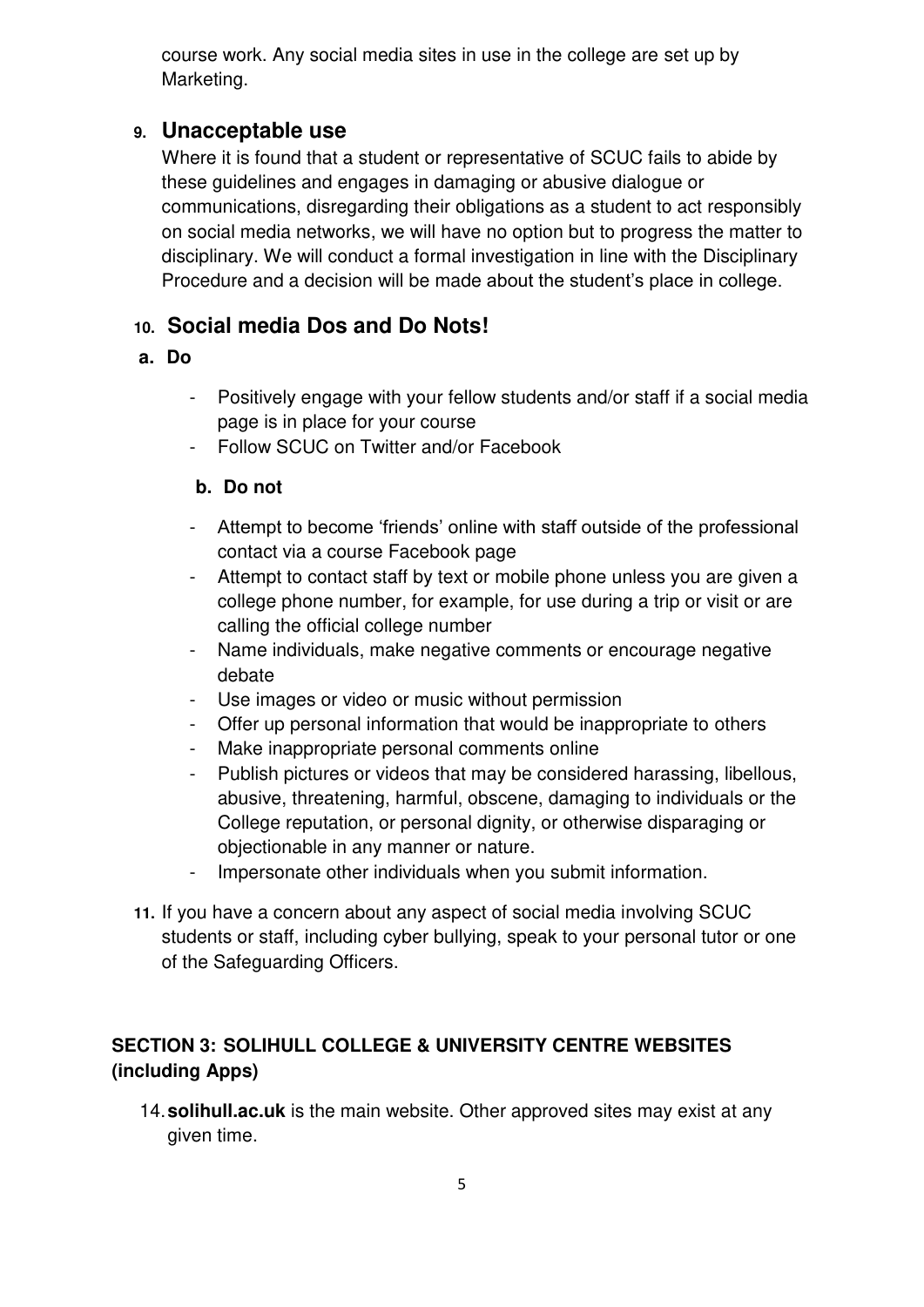**15.**Any site purporting to be a Solihull College & University Centre site **MUST** be authorised by the Executive Management Team and managed by the Marketing Department.

### **16. MySC**

MySC (Formerly MYSOLCOM) is a private social network for lecturers and students to connect, communicate and collaborate in a safe and secure environment. MYSC will be the primary form of communication from the College to students for important notices, events and benefits. It is an expectation that all staff and students at the College access the app.

This network will enable you to:

- Connect with your student group
- Create a class group providing important up to date information
- Ask your tutor questions and provide help to other students
- Know what's going on at the College
- Communicate with staff and your fellow students through a secure and monitored communication method

It is available on:

- Desktop PCs: Navigate to [https://wameducation.com/mysolcom.](https://wameducation.com/mysolcom)
- Laptops
- iPad
- Smartphone

#### **17. Solihull College & University Centre Facebook Pages**

<http://www.facebook.com/Solihull.College>

SCUC's Facebook page (managed by Marketing) together with Moodle, provides the opportunity and forums for controlled student academic and college related discussion. In exceptional circumstances, and only with the approval of the EMT, additional SCUC Facebook sites may be created. These will be managed following a strict protocol.

- i. If approved by EMT, Marketing will set up the page and give user admin rights to the appropriate member of staff (you will need to be a Facebook user).
- ii. The Marketing Manager in consultation with the School Head will name your Facebook page, and use the following convention: Solihull.College – 'your course'; or Solihull.College – 'your service'.
- iii. When adding photos and images of people or their work you must have their explicit, written permission to do so.

Please bear in mind we have a responsibility to protect our students and any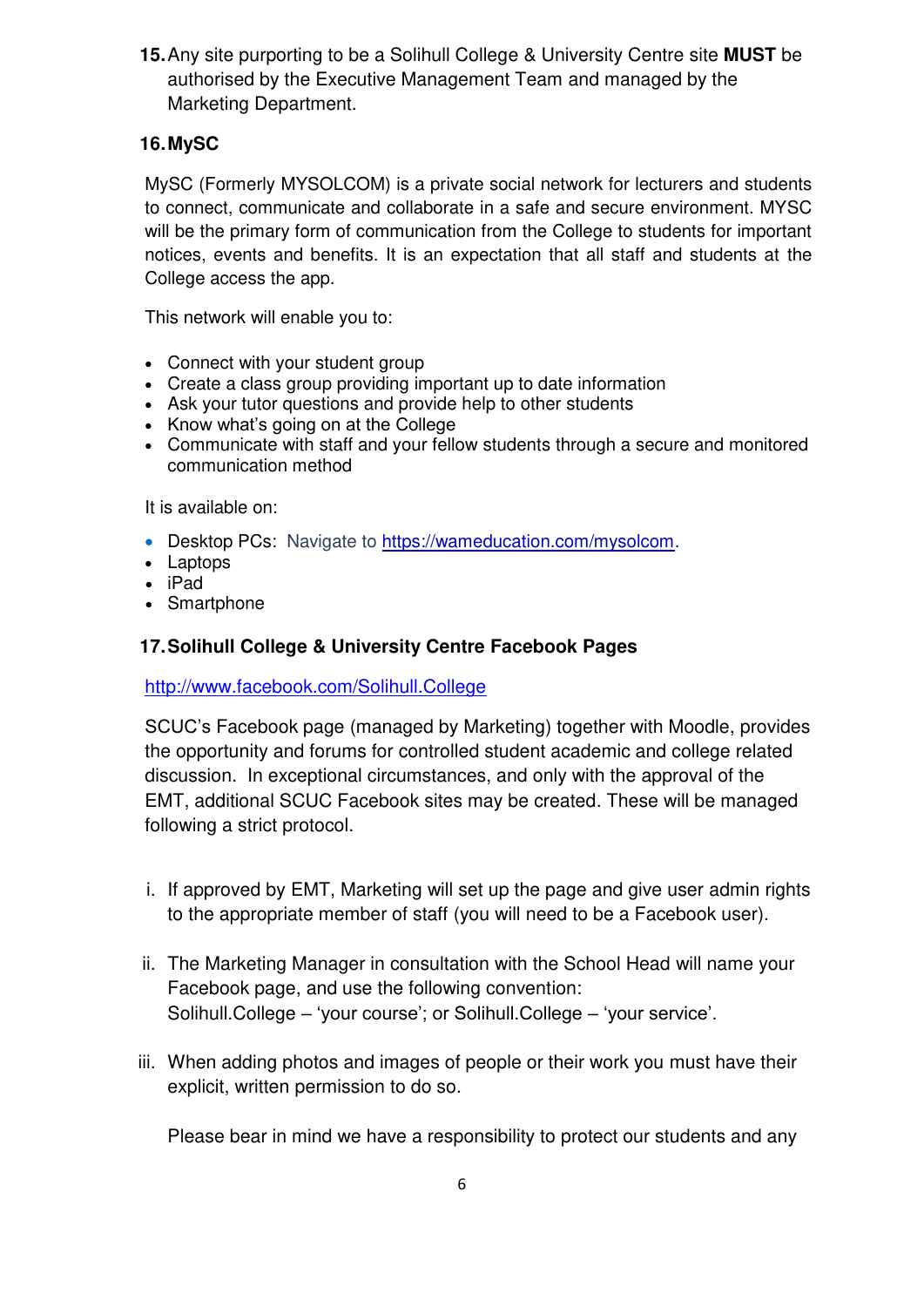vulnerable or at risk individuals, in which case it may often be inappropriate to include photos and personal details of students.

iv. Marketing will post relevant messages across all SCUC Facebook pages.

#### **15. Twitter**

#### <https://twitter.com/SolihullCollege>

SCUC has an Official Twitter account. No other Twitter accounts should be set up without the express authorisation of EMT.

### **16. YouTube**

#### <http://www.youtube.com/user/TeamSolihull>

There are many issues and pitfalls associated with setting up You Tube sites, for instance around:

- Copyright
- Accuracy
- Privacy rights

For this reason SCUC must ensure that content on You Tube is managed centrally and in a structured way.

SCUC has a Youtube account. Any video content must be passed to the Marketing team to be published on your behalf.

### **17. LinkedIn**

#### <http://uk.linkedin.com/in/solihullcollege>

LinkedIn is a networking site for professionals. Hence, its benefit is really for keeping in touch with ex-students and businesses. Staff cannot be in contact through Linked In with students who are currently enrolled at SCUC.

#### **18. Other sites**

There are many other social networking sites, with new ones particularly exploring geo-location tools on smartphones, popping up all the time. Again, if you are looking at trying out any other form of social media, please be aware that the same controls will apply.

## **SECTION 4: MOBILE PHONES**